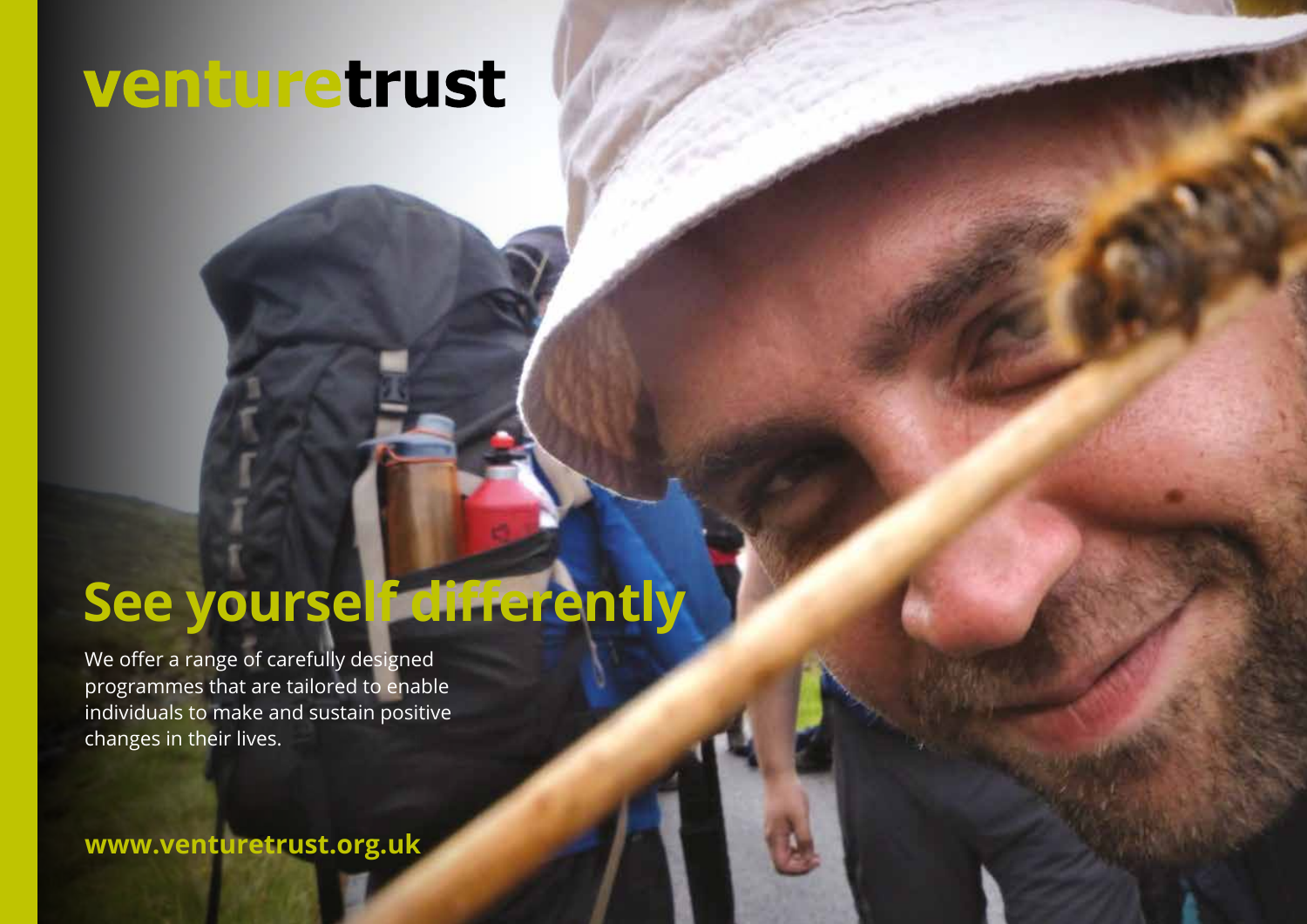# **Our programmes**

All of our programmes follow a three-phase personal development journey of one-to-one and group support, intensive wilderness experience, and ongoing skills development and community-based support.

Each programme is designed to support people with specific needs and barriers, enabling them to unlock their own potential.

# **Who do we help? Anyone struggling with issues such as:**

- People who are in recovery or are being supported with problematic substance misuse
- Homelessness
- Isolation
- Long-term unemployment
- Involvement with the criminal justice system
- A history of trauma/harm
- Those who are being supported to overcome episodes of poor mental health
- Young people struggling to get into work

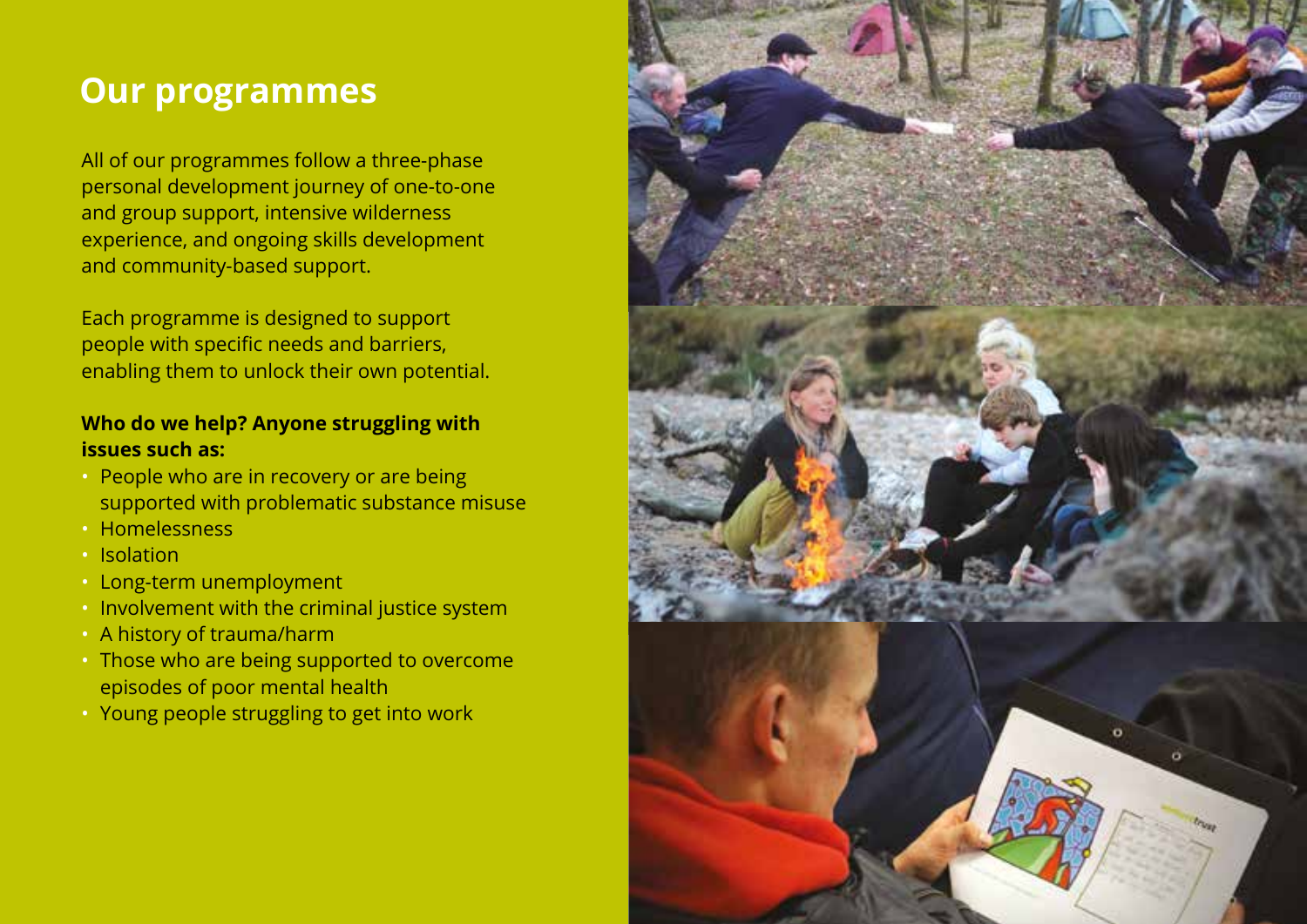#### **Inspiring Young Futures**

**Age range**: 16-25 **Location:** Scotland **Who is it for?** Young people experiencing challenging life circumstances, who want to make positive life changes

### **Living Wild**

**Age range:** 16-40 **Location:** Scotland **Who is it for?** Men and women in the criminal justice system, and those on a Community Payback Order (and sometimes on other criminal justice orders), Structured Deferred Sentences - Diversion from Prosecution - Parole/voluntary throughcare

#### **Next Steps**

**Age range:** 16+ **Location:** Scotland **Who is it for?** Women at high risk of offending or those who have been involved in offending in the past, Structured Deferred Sentences - Diversion from Prosecution - Parole/ voluntary throughcare

### **Positive Futures**

**Age range:** 16-64 **Location:** UK **Who is it for?** Ex-service men and women struggling with civilian life

# **What do the programmes achieve?**

Most of the people who embark on a Venture Trust programme are facing multiple barriers including: addiction, abuse, isolation, anxiety, homelessness, or involvement with the criminal justice system. We aim to leave the past at the door, supporting people to build a better, more positive and independent future.

The Venture Trust programmes will help to:

- Boost confidence and discover new things about themselves
- Build more positive relationships with those around them
- Think about where they want to be in life, and work out how to get there
- Deal more effectively with stressful or unfamiliar situations
- Develop valuable life skills such as more effective communication, working collaboratively and self-organisation
- Move along a path towards volunteering, education, training and employment